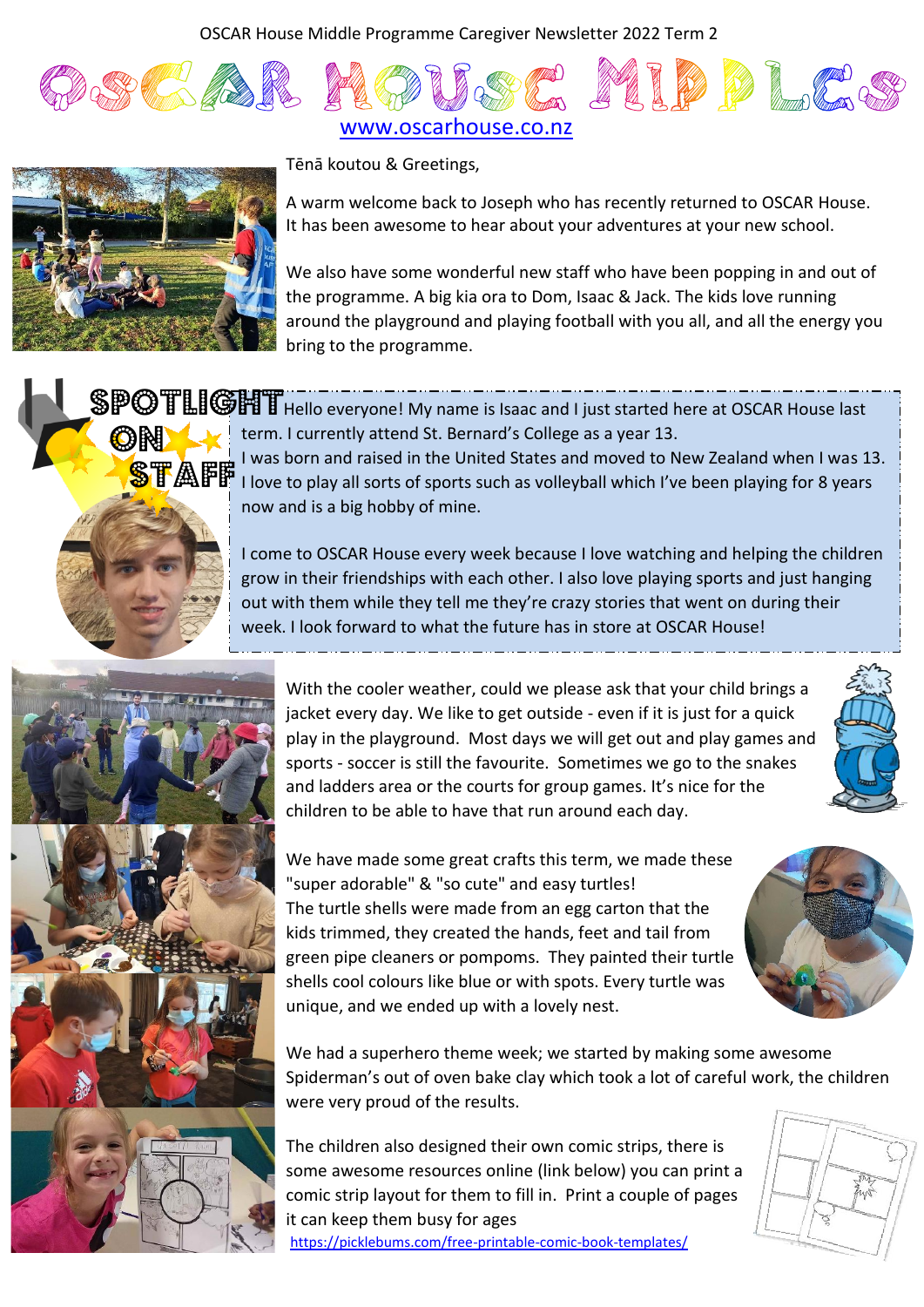

We celebrated pink-shirt day, a commemorative day to stand up against bullying and harassment and be the change we want to see in the world. To begin with, both middles and seniors created their own design for shirts, adorning them with messages of kindness, bravery, and empathy.

Children then got in groups of 3 to 4 and worked in making 3D newspaper and paint designs of OSCAR designer pink shirts. While cutting, pasting and painting, children shared in conversations their thoughts about anti-bullying and how we should celebrate one another for who we are and what we bring to our community. Conversations about where we come from, which language we speak at home, and what we want to be when we grow up helped us laugh and wonder as we explored the fashionably kind part of us. C'est Magnifique!





Taskmaster UK is one of my favourite shows and I thought wouldn't it be fun and interesting to do with the OSCAR kids! 5 tasks were given:

- 1. Make an ice cube disappear without hiding it
- 2. Make your marshmallow as small as you can
- 3. Throw the teabag into the mug from the furthest di stance
- 4. Get the ball as close to the center of the blanket without touching it
- 5. Make a rock as handsome as you can

Vinh and Jayanethra had super funny faces when they got brain freezes. Vinh was able to let out a slow whispered "im okay" and they both powered through and did so well.

Making a marshmallow small without ripping it was a little bit too hard so we changed it for the year 3/4's and lets just say.. Oshika and Finn didn't even have a speck of marshmallow at the end! They were very convincing but visually it wasn't enough.

There were lots of different strategies for the tea bag in the mug and it really tested their listening and engineering skills. Some used cardboard others used a chair and best of all some used the 5 other mugs.

Some children thought the tasks were "super easy" but that quickly changed, and others thought 'crazy, strange, weird'. In the end we all had so much fun!



Some of the staff were lucky to have a wee catch up with Sophie and her adorable baby boy Ashton, lots of cuddles and baby tales. We are looking forward to when they will be able to visit the programme.